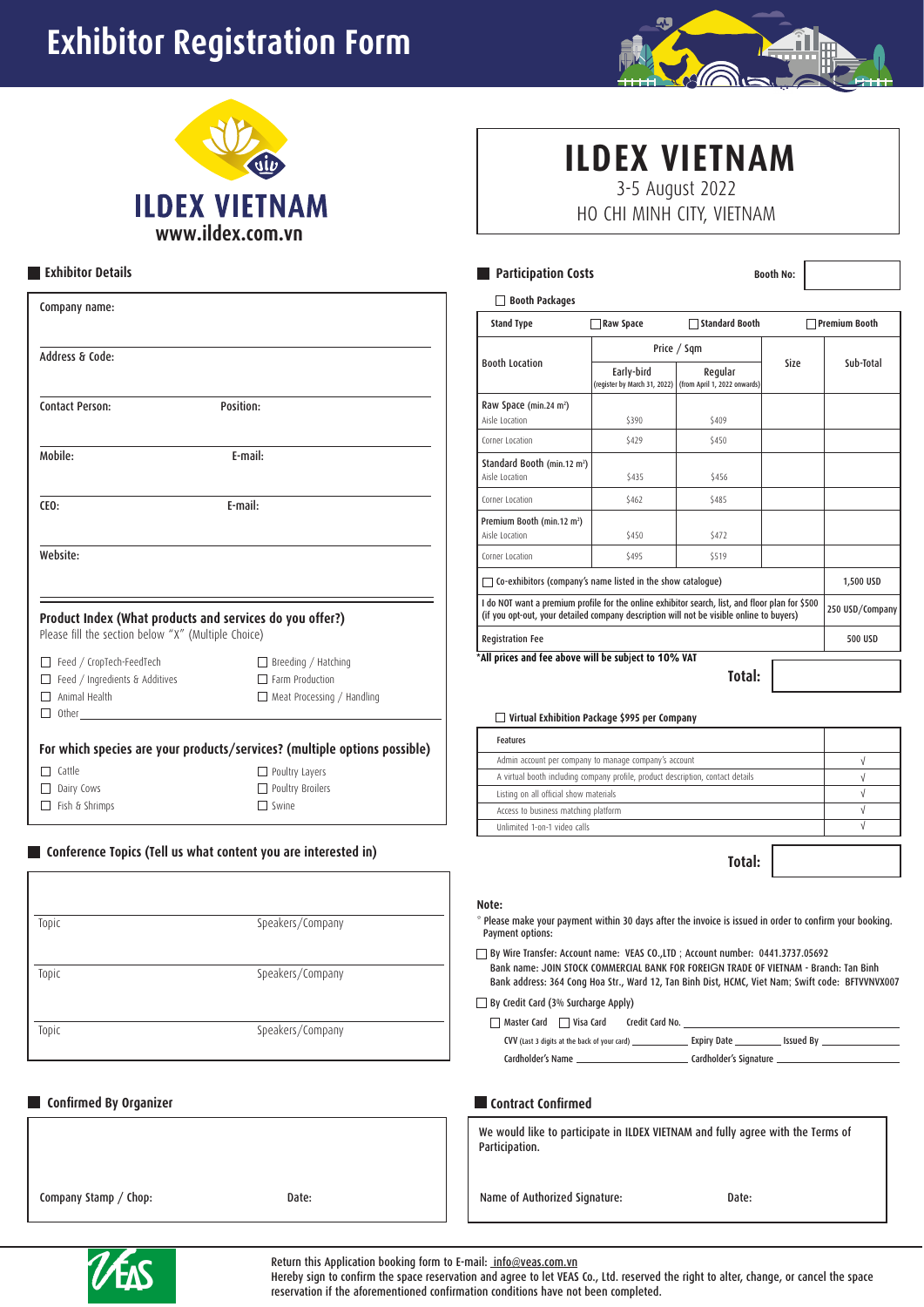# **Conditions of Participation - VEAS CO., LTD**

Special Statement: these Conditions contain the terms that expressly exclude, restrict the liability of the Organizer or restrict the rights of the Exhibitor. These terms (including other important contents) are purposely made in bold to draw attention of each Party. Upon request by the Exhibitor, the Organizer is willing to explain these terms in further details to the Exhibitor.

#### **ARTICLE 1. Definition**

For the purposes of this application, in addition to the capitalized terms defined elsewhere in this Application, the following terms shall have the meanings ascribed to them as follows:

1.1 "Exhibition" means exhibitions to be organized by the Organizer as specified in the Application Form.

1.2 "Exhibitor" means a legal entity, a legal person, or other forms of company which applies to exhibit in the<br>Exhibition or, as the case may be, whose application to exhibit in the Exhibition has been accepted by the<br>Org

1.3 "Affiliates" means parent companies, subsidiaries of the relevant Party, subsidiaries of parent companies or companies merged to or aligned with the relevant companies, as well as individuals such as directors, managers or employees or other staff of the relevant Party or one of its affiliated companies at any relevant date.

1.4 "Exhibition Venue" means the venue or place where the exhibition shall be arranged.

1.5 "Exhibition Period" means the period specified in Article 2.2

1.6 "Exclusive Service Provider" means the provider designated by the Organizer to provide the relevant exhibition services to the Exhibitor for the purpose of on-site safety and management. (Please refer to the Exhibitor Service Manual)

1.7 "Relevant Period" shall commence from the date specified in Application Form and shall end on the last day of the Exhibition

1.8 "Publicity Materials" means the promotional gifts, catalogues, pamphlets and all and any advertising and publicity materials being prepared to display, distribute, or use in the Exhibition.

1.9 "Build-up Period" - means the period for constructors to build up and construct the exhibition booths at the Exhibition Venue as specified in the Exhibitor Service Manual referred to in Article 2.1 hereof.

1.10 "Dismantling Period" means the period for the constructors to dismantle the constructions at the Exhibition Venue as specified in the Exhibitor Service Manual referred to in Article 2.3.

1.11 "Shell Scheme" means the fee rates charged for the correspondent services and facilities with details in Application Form of each show as specified in Article 5.2.2.

1.12 "Space Only" means the fee rates charged for the correspondent services and facilities with details in Application Form of each show as specified in Article 5.2.3.

1.13 "Rules and Regulations" means the rules and regulations on the Exhibition and Exhibition Venue in writing served on the Exhibitor

**ARTICLE 2. Timetable** 2.1 Exhibition Booths Build-up Period refers to exhibitor manual of each show.

2.2 Exhibition Period refers to exhibitor manual of each show.

2.3 Booths Dismantling Period refers to exhibitor manual of each show.

#### **ARTICLE 3. Registration Period**

3.1 Deadline for Registration refers to the deadline as described in Application Form of each show.

**ARTICLE 4. Catalogue Entry** 4.1 The participation fee includes a free basic entry of the Exhibitor's full contact details in the official catalogue (company, address, country, telephone, fax). The Exhibitor will receive a separated form in due course for catalogue entries together with the information of costs for additional services.

#### **ARTICLE 5. Costs of Participation**

5.1 The costs of participation are set forth in the participation options as described in Article 5.2 below.

#### 5.2 Participation options are available as the following details:

5.2.1 General option of services and facilities shall the options in Article 5.2.2 and Article 5.2.3 with additional details as follows.

- Provision of net fair space (stand area)

- Pro rata charge for public area (difference between gross and net area) - Entry of Exhibitor's contact details in the catalogue of the Exhibition (company name, address, country, tel, and fax) - Mark of Stand number

- Cleaning of aisles and passages in halls (The Exhibitor are responsible for cleaning its own stands) - General security service (no individual surveillance provided)

- 
- Fire Protection service during Build-up Period, Exhibition Period, and Dismantling Period<br>- Design of public area and halls (Such as banners and marks)<br>- General illumination of halls during Build-up Period, Exhibition P
- 

- Equipping and operating a service centre (fax and telephone, forwarding agents, technical facilities office and the Organizers' office)

- Comprehensive visitor registration system (for trade events only)

- Information stands for visitors.

5.2.2 Shell Scheme option requires the minimum space of 9 square metres. The services and facilities for Shell Scheme Option shall include stand build-up and dismantling, including furniture and electrical facilities. (See Space Application under "Shell Scheme")

5.2.3 Space Only option shall include the hall area without constructing structure.

5.3 Any required additional technical services such as power, security, connection of water, local labour shall be provided exclusively by the Organizers with extra charge and can be subscribed by using special order forms by<br>the Exhibitor. The fees for additional stand build-up services other than the participation fee and any subscri services shall be agreed or charged according to the Organizers published price lists valid at the time of the event.

5.4 The rates of services and facilities published by the Organizers are fixed prices and the Exhibitor shall be deemed to have accepted the rates published by the Organizers by submitting the application for participation registration. In the event of any change in the initial conditions agreed between local contractual partners and the Organizers or of any amendment to the legal terms and fees after the Exhibitor has been admitted, the<br>Organizers shall be entitled to adjust the published rates and charge the fees or the balance from the Exhibitor<br>at

### **ARTICLE 6. Application for Registration**

6.1 Application information must be submitted by using the enclosed form ("Application Form"), acknowledging the acceptance of these Conditions of Participation. The completed Application Form bearing a signature and stamp of the Exhibitor shall be mailed to the Organizer's address.

6.2 Conditions or other terms of reservations or amendment of rights and interests specified by the Exhibitor in the Application Form shall only become as part of the contractual relationship between Organizers and Exhibitor if<br>those terms are accepted in writing by the Organizer. Requests for specific exhibiting sites do not form a<br>cond to have been submitted.

6.3 Upon submitting the Application Form, the Exhibitor expressly agrees that it will not at any time during the<br>Relevant Period withdraw its application, Particulars given shall be stored by the Organizers for automatic d Application Form, the Exhibitor expressly gives consent to the Organizers to provide its information to third parties. Applications shall be processed by the Organizers in the order received. Any application received after space allocation begins can only be considered if sufficient space is available. Any required services offered by the Exclusive Services Provider must be subscribed through the Organizers.

**ARTICLE 7. Admission** 7.1 An Exhibitor whose exhibit range aligns in the theme of the Exhibition shall be admitted in the Exhibition.

7.2 The Organizer shall have sole and absolute discretion to decide whether to approve the applications for registration of exhibitors and exhibits. The Exhibitor which has failed to perform its financial obligations owing to<br>the Organizers or their Affiliates from previous fair participation and/or under and/or under the terms conditions of Participation) may be rejected by the Organizers.

7.3 Until an Exhibitor's application has been accepted in writing ("Admission Notice") by the Organizers, no rights to participation will be granted to the Exhibitor notwithstanding payment an acceptance of the full rental paid together<br>with the Application Form. The Organizer reserves the right to decline any application without giving an

7.4 The date of the Admission Notice issued by the Organizers shall form the commencement of the Contract between Organizer and Exhibitor.

7.5 The Organizers shall be entitled to revoke any admission if such admission was based on misunderstanding, false information or if the preconditions for approval no longer apply.

7.6 Should the Organizer is compelled to relocate or change certain individual stands, entrances, exits or aisles after giving the admission, such relocation or change shall not be arisen to claim against the Organizer.

7.7 If, through no fault on the part of the Organizer, the space allocated can no longer be used, the Exhibitor shall be entitled to request a refund of the participation fee with no interest. No claim for further damages shall be submitted.

7.8 Following admission by the Organizer (or conclusion of contract), the obligation to pay the participation fee shall be and remain legally binding to the Exhibitor, even if the authorities in the exhibiting country do not<br>approve, in whole or part, the Exhibitor's import requirements, or if exhibits for any reason whatsoever fail t customs), or if the Exhibitor or its agent is late for or even unable to attend the Exhibition.

7.9 Should the Exhibitor or its agent fails to take over the allocated stand area for two days prior to the beginning<br>of the Exhibition Period, such area may be otherwise disposed of in such manner as the Organizer shall<br>d the Exhibitor to a demand for refund or lodge any other claim against the Organizer.

7.10 Without the prior consent of the Organizer, Exhibitor is not permitted to give their allotted stand either fully<br>or in part to a third party, whether for payment or free of charge. Products or companies other than tho specified on the Admission Notice cannot be advertised on the stand.

#### **ARTICLE 8. Terms of Payment**

8.1 The currency of invoice shall be made in EURO (EUR), US Dollar(s) (USD) or Thai Baht (THB). Participation<br>fee set forth in Article 5 shall be paid by the Exhibitor upon receipt of the Admission Notice from the Organize Payment terms shall be referred to the Application Form of each show.

8.2 The Organizer reserves the right to demand addition non-interest deposit(s) from the Exhibitor at any time as a guarantee for the cost of actual or potential damage.

8.3 If the Exhibitor, for whatever reason, withdraws its application, gives up participation or reduces the stand area<br>after the Organizer submitted the Admission Notice, the Exhibitor shall nevertheless pay the participat defined in Article 5.3.2 and 5.3.3. of this Application and all fees and charges paid previously will not be refunded.

8.4 A Charge for other services, separately subscribed services or goods shall be payable at the time of performance or on the date of receipt of the invoice at the latest.

8.5 All payments according to the fees set forth herein shall be payable to the Organizer inclusive of bank charges and currency exchange charges and must be made by bank draft or direct transfer to:

Account name: VEAS CO.,LTD; Account number: 0441.3737.05692

Bank name: JOIN STOCK COMMERCIAL BANK FOR FOREIGN TRADE OF VIETNAM - Branch: Tan Binh

Address bank: 364 Cong Hoa Street, Ward 12, Tan Binh Dist., HCMC, Viet Nam ; Swift code: BFTVVNVX007 8.6 In case the Exhibitor fails to pay all or part of payables, the Organizers shall be granted a right of Lien in respect of the equipment and exhibits within the Exhibitor's stand (the "Lien Items") on the understanding and prior consent from the Exhibitor that the Organizer is entitled to utilize and/or receive the fruit of property or a benefit from the Lien Items during the course of lien or retention.

8.7 If invoices are issued by the Organizer to a third party as designated by the Exhibitor, the Exhibitor shall still remain the debtor of the Organizer.

8.8 In case of default by the Exhibitor on payment of any sum according to the Condition of Participation and contractual stipulations, the interest shall be charged on the outstanding sum at rate of fifteen percent (15%) p.a.<br>when a payment is not made in due time. The Organizer shall, without prejudice to other remedies and righ the Exhibitor shall be responsible for all losses suffered by the Organizer. The above provision shall also apply to the circumstances that the Exhibitor fails to make the payments in due time in case of withdrawal of its application for participation or non-participation in accordance with Article 9 of this Application.

8.9 The place of payment of the obligation hereunder shall be made in Bangkok, Thailand unless the Parties agreed otherwise in writing or the Organizer previously accepted in writing.

8.10 The Exhibitor shall make the payment in accordance with this Application to the Organizer in due time.

8.11 The Exhibitor shall bear all costs and expenses including all the legal costs incurred to the Organizer to recover from any payment which is unpaid by the Exhibitor in accordance with the term of this Application.

#### **ARTICLE 9. Withdrawal or Non-Participation**

9.1 If the Exhibitor decides to withdraw its application for participation, gives up participation or reduces the stand space after submission of the Application form, the Exhibitor shall forthwith notify the Organizer in writing ("Withdrawal Notice"). The respective request of the Exhibitor shall only become effective upon written acceptance by the Organizer of such Withdrawal Notice. Upon issuance of the Admission Notice, it is in the Organizer's sole discretion and without any obligation of the Organizer to accept the `Withdrawal Notice.

9.2 If the Organizer does not accept the Withdrawal Notice, the Exhibitor shall participate in the Exhibition under the conditions as approved by the Organizer and the relevant provisions of Article 7 and make the payments according to Article 8 of this Application. The Exhibitor shall bear all the losses and damage which may be incurred to the Organizer due to non-participation.

9.3 After submitting the application for participation, should the Exhibitor decides to withdraw the application or cancel the participation, the organizer has the right to charge in certain percentage of the total participation fee to cover any loss due to cancellation. Cancellation fee refer to the Application Form of each show. **For annual event:**

| Charging rate deducted from the total participation fee |
|---------------------------------------------------------|
| 50% of the total booth rental fee                       |
| 80% of the total booth rental fee                       |
| 100% of the total booth rental fee.                     |
|                                                         |
| Charging rate deducted from the total participation fee |
| 25% of the total booth rental fee.                      |
| 50% of the total booth rental fee                       |
| 75% of the total booth rental fee.                      |
| 100% of the total booth rental fee.                     |
|                                                         |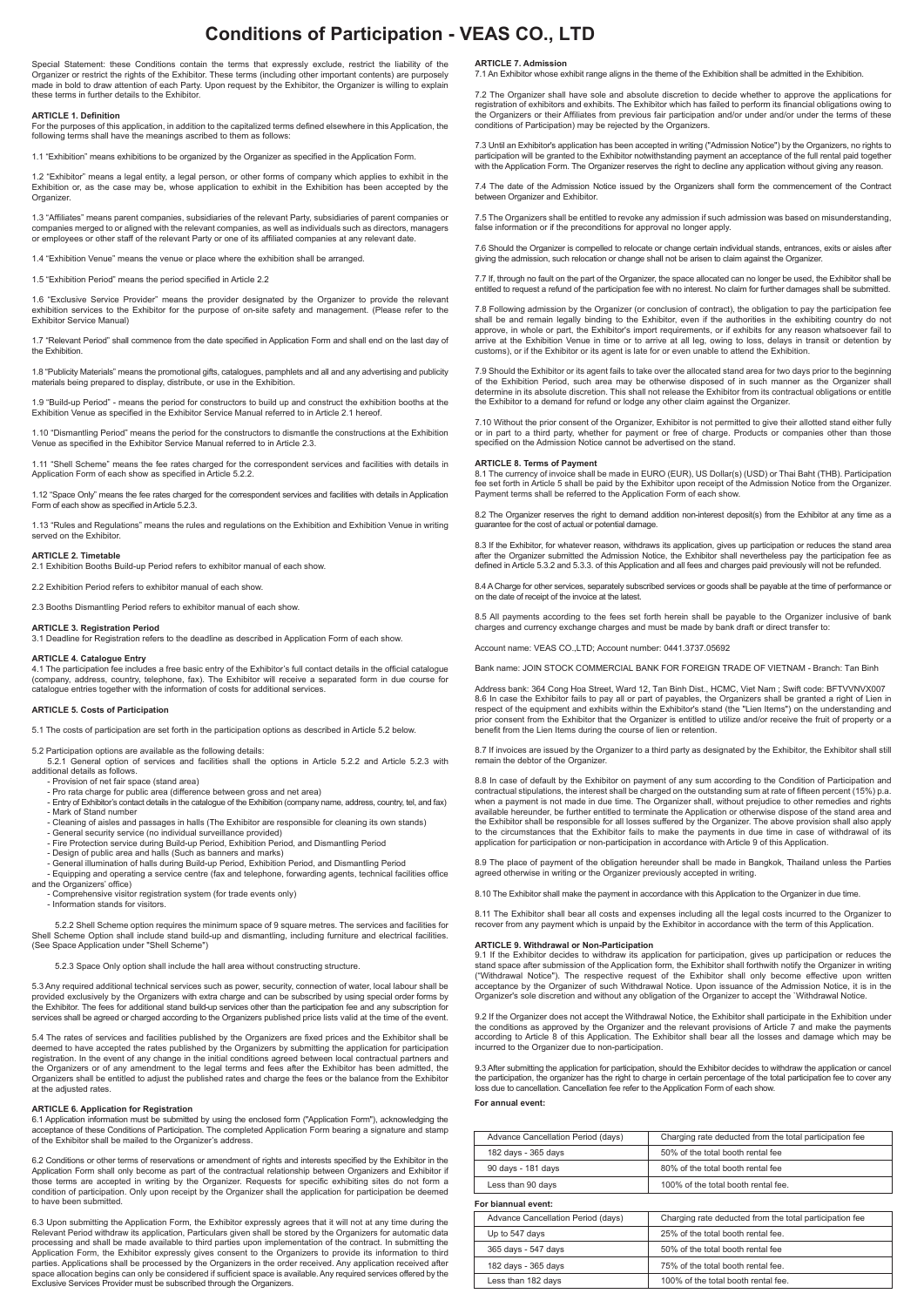#### **ARTICLE 10. Termination Rights**

The Organizer shall have the right to terminate the Exhibitors' participation on the Exhibition by submitting the<br>written notification to the Exhibitor if the Exhibitor reserves the right in any of the following events, an time, to request the Exhibitor to indemnify all the losses incurred:

(a) If the Exhibitor or any of its representatives or Affiliates commits a breach of any obligations here under or of any applicable Thai laws or Rules and Regulations;

(b) If the Exhibitor becomes bankrupt of insolvent, or enters into liquidation whether compulsory or voluntarily or enters into an arrangement regarding its debts with its creditors or as a receiver appointed over all or any part of its assets of takes or suffers any similar action in consequence of debt;

c) If the Exhibitor or its Affiliates performs its action to display prices, sell goods to private persons or sell<br>goods for immediate delivery in the exhibition premises, the breach of this clause entitles the Organizer t stand immediately.

(d) If the exhibiting space is not occupied by the Exhibitor by 9:00 am on the first exhibition day of the Exhibition Period, the Exhibitor's action shall be deemed as the order to cancel the exhibiting space and the Organizer shall<br>have the right to use such cancelled space as it deems appropriate. In such case the Exhibitor shall be dee is liable for payment of any unpaid participation fee.

(e) If the Organizer in its sole and absolute discretion is entitled to disqualify the Exhibitor from the Exhibition prior to the issuance of the Admission Notice.

#### **ARTICLE 11. Exhibits**

11.1 All exhibits must be listed separately on the registration form with an exact description. Any display of inflammable or pungent exhibits or exhibits whose demonstration entails noise requires the prior written consent and approval of the Organizer

11.2 Exhibits shall not be removed before the Exhibition is duly closed. The operation and demonstration of exhibits shall conform to the specified standards as required by Organizer or owner of the building where the Exhibition being arranged.

11.3 The Organizers are not responsible for questions of licenses, quotas or transients of sales proceeds.

#### **ARTICLE 12. Use of Site & Safety**

12.1 Precautionary measures such as guards or other means of protection must be taken by the Exhibitor and its<br>affiliates to protect the public from being harmed by any moving or working exhibits. Such moving or working ex in the absence of such persons. Display of such working or moving exhibits must receive the Organizer's prior written approval.

12.2 Any musical performance, including the use of music recording for fashion shows, requires the permission of the Organizer and related authorities.

12.3 The Exhibitor and its Affiliates may only distribute the Publicity Materials at its own stand or Shell Booth, No<br>advertising, demonstration of canvassing for business may be carried out anywhere else within the Exhibi

12.4 No stickers, posters, hangers or other materials shall be allowed to hang on fascia boards.

12.5 Gas-Filled balloons shall not be permitted at the Exhibition Venue under any circumstanc

12.6 Exhibitor's stand must be managed by an authorized and competent representative of the Exhibitor at all times during the Exhibition Period. Such representative must be fully conversant with the Exhibitor's products and/or service the Exhibition Period. Such representative must be fully conversant with the Exhibitor's products and/or serv and shall be duly authorized to be responsible for negotiation and conclusion of contracts for the sale of the Exhibitor's products or services. The Exhibitor shall procure that the representative shall comply with Conditions and directions given by the Organizer before or during the Exhibition Period.

12.7 The Exhibitor and its Affiliates shall observe the on-site management of the Organizer, owner of the venue or their entrusted Exhibition management agent. Any action of the Exhibitor and its Affiliates shall not impede normal activities of other exhibitors. The Exhibitor shall indemnify the Organizer in case when the Organizer is ssumed a liability to third parties due to violation of the Conditions of Participation caused by the action of Exhibitor or its Affiliates.

#### **ARTICLE 13. Exhibitor Service Manual**

13.1 The Exhibitor Service Manual shall constitute a part of the Conditions of Participation attached hereto. The Exhibitor Service Manual shall be handed over to the Exhibitor together with the latest Admission Notice.

#### **ARTICLE 14. Exclusion of Liability**

14.1 None of the Organizer, its agents, representatives, contractors or employees shall be liable in any way whatsoever in respect of any loss, injury or other damages, except for: (i) death or personal injury caused to the Exhibitor, its representatives, employees, contractors or agents (ii) willfulness or gross negligence of the Organizer or its employees. Liability of Organizer for foreseeable losses or damages to the products or other property of the Exhibitor or other relevant parties of any other exhibitors or visitors shall be excluded except in cases of willfulness or gross negligence of the Organizer of its employees.

14.2 The Organizer shall not be responsible in any manner whatsoever for the consequences of any introduction or commercial transaction made during or as a result of the Exhibition.

14.3 The Exhibitor undertakes to indemnify the Organizer for and at all times and to keep the Organizer, its employees and agents harmless from all liabilities, actions, claims, damages, costs and expenses whatsoever which it may suffer or incur by reason of or in relation to the Application hereunder or by any breach by the Exhibitor of this Application.

14.4 The Exhibitor shall be responsible for purchasing insurance which should include but not be limited to its displays, exhibits and stands against loss or damage by theft, fire, public (including occupier's liability) and any other natural disasters, and shall present such policy of insurance to the Organizers upon request.

14.5 In order to protect its own benefits, the Exhibitor shall apply insurance to cover itself against all potential liabilities imposed on it in these Conditions as well as possible legal liability for negligence and shall present<br>such policy of insurance to the Organizers upon request. The Exhibitor is fully liable for any loss or dama caused by an act or commission of the Exhibitor or its representatives, employees or agents to any property of the Exhibition Venue, other exhibitors or the Organizer.

14.6 The Organizer reserves the right to exercise a general lien over any property the Exhibitor has in the Exhibition Venue in respect of all payments due to the Organizers (including claims for damages) in connection with the Exhibition.

14.7 All damages incurred must be recorded in writing to the police and to the insurance broker (or by telex, email, or<br>telefax) by the party involved (the Organizers of the Exhibitor). Incidences of fire, theft and burgla to the trade fail management and the police within 24 hours of such occurrence.

14.8 Only in the case of willful intent or gross negligence on its part or the part of its employees, the Organizer has the obligation to exercise proper protection to exhibits and / or stand fittings. Although the Organizer has already<br>provided security measures, the effect of this exclusion is in no way limited by the security measures pr

14.9 The Exhibitor is liable for all damages caused to third parties as a result of its participation, including<br>damages to buildings on the Exhibition Venue and to the exhibition halls and/or their furniture and fittings. where such damages are covered by a local third-party indemnity insurance.

#### **ARTICLE 15. Waiver**

15.1 The waiver to require the performance of any term of this Application by either Party shall not prevent its implementation of any such term and shall not be deemed to act as a waiver of any right available in respect of any breach of this Application.

#### **ARTICLE 16. Circulars**

16.1 Once the stand areas have been allocated, the Exhibitor will receive circulars giving information on preparations for and staging of the Exhibition, any giving information on preparations for and staging of the consequences arising from disregarding these circulars shall be borne by the Exhibitor.

16.2 The Exhibitor shall abide by the rules and regulations of the Exhibition Venue which are deemed to be integral parts of and incorporated into this Application. In the event of conflict between the provisions of such<br>rules and regulations and the term of this Agreement, the term of this Application shall prevail. Copy of th and regulations of the Exhibition Venue is available from the Organizers on request by the Exhibitor.

#### **ARTICLE 17. Cancellation, Postponement and Other Changes of Exhibition**

17.1 The Organizer reserves the right, in the case of Force Majeure as defined in Article 18, to cancel, postpone,<br>alter in nature, reduce in scale, shorten, or extend the duration of the Exhibition at any time without any whatsoever to the Exhibitor

17.2 Should it becomes necessary to postpone, curtail, extend, cancel or otherwise change in connection with the Exhibition due to force Majeure, the Exhibitor shall not be entitled to terminate the contract or claim against the Organizer or its agents or representatives, whether for losses and damages, or return of all or part of any payment<br>made by the Exhibitor even it results to the Exhibitor to waive the right of the stand which is allocated Exhibitor. In this case, Article 9 shall apply accordingly.

17.3 The Organizer shall not be liable for any loss sustained or disadvantages suffered by the Exhibitor as a result of postponement, curtailment, Extension, cancellation or other changes to the exhibition due to Force<br>Majeure. In such case, the Exhibitor shall accordingly be given admission to an alternative exhibition, if any. H appropriate and the organizer shall not be liable for any further compensation to the Exhibitor. The Exhibitor<br>shall be required to bear the costs owing to the Organizers in preparing for such exhibition. Where the Exhibit has placed orders with the Organizer for services supplementary according to Article 5, the Exhibitor shall be responsible to pay the costs incurred from service supplementary to the Organizer as equal to the circumstance when there is the occurrence of Force Majeure.

## **ARTICLE 18. Force Majeure**

18.1 "Force Majeure" shall mean all events which are beyond the control of any Party, and which are unforeseen, unavoidable of insurmountable, and which prevent performance by such Party of these Conditions and other relevant contracts. Such events shall include earthquakes, typhoons, flood, fire, volcanic eruptions and other acts<br>of nature. War, riots, acts of public enemies, public disturbance, prohibition or act by a government or p authority, strikes, disease, epidemic (including SARS, bird flu, H1N1, COVID-19) or any other events which<br>cannot be foreseen, prevented or controlled, including events which are accepted as Force Majeure in general<br>intern

18.2 On the part of the Organizer, non-issuance of a license to the Exhibition or non-availability of the Exhibition Venue shall be deemed as Force Majeure unless such event is solely attributable to the Organize

18.3 In case of a Force Majeure event, the affected obligations of one Party hereunder shall be suspended during the period of such event and shall be automatically extended by the period equal to such suspension, and such Party shall not be liable to the other party for any fine, penalty, or liability in connection of any damage caused by suspension.

18.4 The Party claiming of Force Majeure event shall forthwith notify the other Party in writing and provide sufficient For First Farty claiming of Force Majeure event shall fortuwar hoaly are offer Farty in whalfy and provide sumbering of events of such Force Majeure event and the duration thereof. The Party claiming of Force Majeure event shall also use all its reasonable endeavors to terminate such Force Majeure event and mitigate the influence thereof.

18.5 In the event of Force Majeure, the Parties shall immediately consult with each other in order to find an equitable solution and shall use all reasonable endeavors to minimize the consequences of such Force Majeure.

#### **ARTICLE 19. Final Provisions**

19.1 Upon submitting the Application form, it shall be deem as the Exhibitor agrees to be bound by the Condition of Participation. Any other agreement or arrangement shall be required written confirmation by the Organizer.

19.2 This Application is made in English. Application may be translated into Thai or other languages for convenience of the Party. In the event of any conflict between the English language version of this Application and any translation hereof, the English language version shall prevail.

19.3 Should any of the terms herein becomes null or void, such null and void shall not affect the validity of the remaining terms

19.4 The Organizer reserves the right to interpret, alter and amend the term of this Application and to issue additional rules and regulations at any time when it is necessary for the orderly operation of the Exhibition. All interpretations or the term and condition hereof and any additional rules and regulations by the Organizer shall be final.

19.5 If the Exhibitor does not submit any written request or claim to the Organizer within six months after the end of the Exhibition Period, the Organizer shall be deemed to have completely performed its contractual and legal<br>obligations as the Organizer of the Exhibition, unless the relevant actions of the Organizer caused damage the above actions of the Organizer within the above time limit.

19.6 All notices, demands or other communications required or permitted to be given or made under this Application shall be in writing and delivered personally or sent by prepaid registered post or by facsimile addressed to the intended recipient thereof at the address specified herein or in the Application Form (as the case may be), other address notified by such recipient.

19.7 Any notice, demand or communication shall be deemed to have been duly delivered (it delivered personally or given or made by o nile immediately or made by letter for two days after posting and in proving the same, it shall be sufficient to show that the envelope containing the same was duly addressed, stamped and posted.

#### **ARTICLE 20. Data Protection**

20.1 By submitting data to the Organizer and/or using this Application form the exhibitor hereby gives his/her consent that all personal data that the exhibitor submits may be collected, stored. processed, transferred and used by the Organizer for the purpose of customer management and service. The Organizer may use the exhibitor's personal data internally to help the Organizer improve their services and to help resolve any problems. As a global enterprise, the Organizer and its affiliates have facilities and databases in different countries. For improving customer Services, the Organizer, from time to time, transfers personal data of custodies to a database belonging to the Organizer. The Organizer may also contact exhibitors occasionally to inform them of new<br>services the Organizer will be providing, or events or articles that will be of interest to exhibitors. If exhibitors hereunder at any time by emailing the organizer.

20.2 The Exhibitor hereby declares that, the submission of personal data of any individual contained in this Application Form is made with the explicit informed consent of each and every individual concerned and that the concerned individual has been fully informed about the purpose for which personal data is collected and processed by the Organizer. In this regard, the exhibitor will indemnify and hold harmless the Organizer from any liabilities, claims, losses of suits, including attorney fees, arising out of or in connection with any dispute with each and any individual concerned due to breach of applicable data protection laws and regulations.

#### **ARTICLE 21. Governing Law and Settlement of Dispute**

21.1 The validity, interpretation and implementation of these Conditions of Participation and the settlement of any dispute arising from or in connection with these Conditions of Participation shall be governed by the laws of the Kingdom of Thailand ("Thailand").

21.2 In the event any dispute arises between the Parties out of or in relation to these Conditions, including any dispute regarding its breach, termination or validity, the Parties shall attempt in the first instance to through friendly consultations.

21.3 If the dispute has not been resolved by friendly consultations within thirty (30) days after one Party has served written notice to the other Party requesting the commencement of such consultations, it shall be submitted to the Thai<br>Arbitration Institute (TAI) for arbitration according to the effective Rules of Arbitration of the AT. Thailand. The language of the arbitral proceedings shall be English and Thai. The costs of the arbitration shall be borne by the Party specified by the award or by both Parties.

21.4 Upon and after submitting the dispute to the arbitration, the Parties may agree in writing to continue their performance according to the Application on case-by-case basis. The Parties have read and understood all<br>statements contained herein, perceived that such statements are in accordance with their intentions in all respects a then in evidence of their agreement with these terms and conditions they have signed below in the presence of witnesses, on the Effective Date